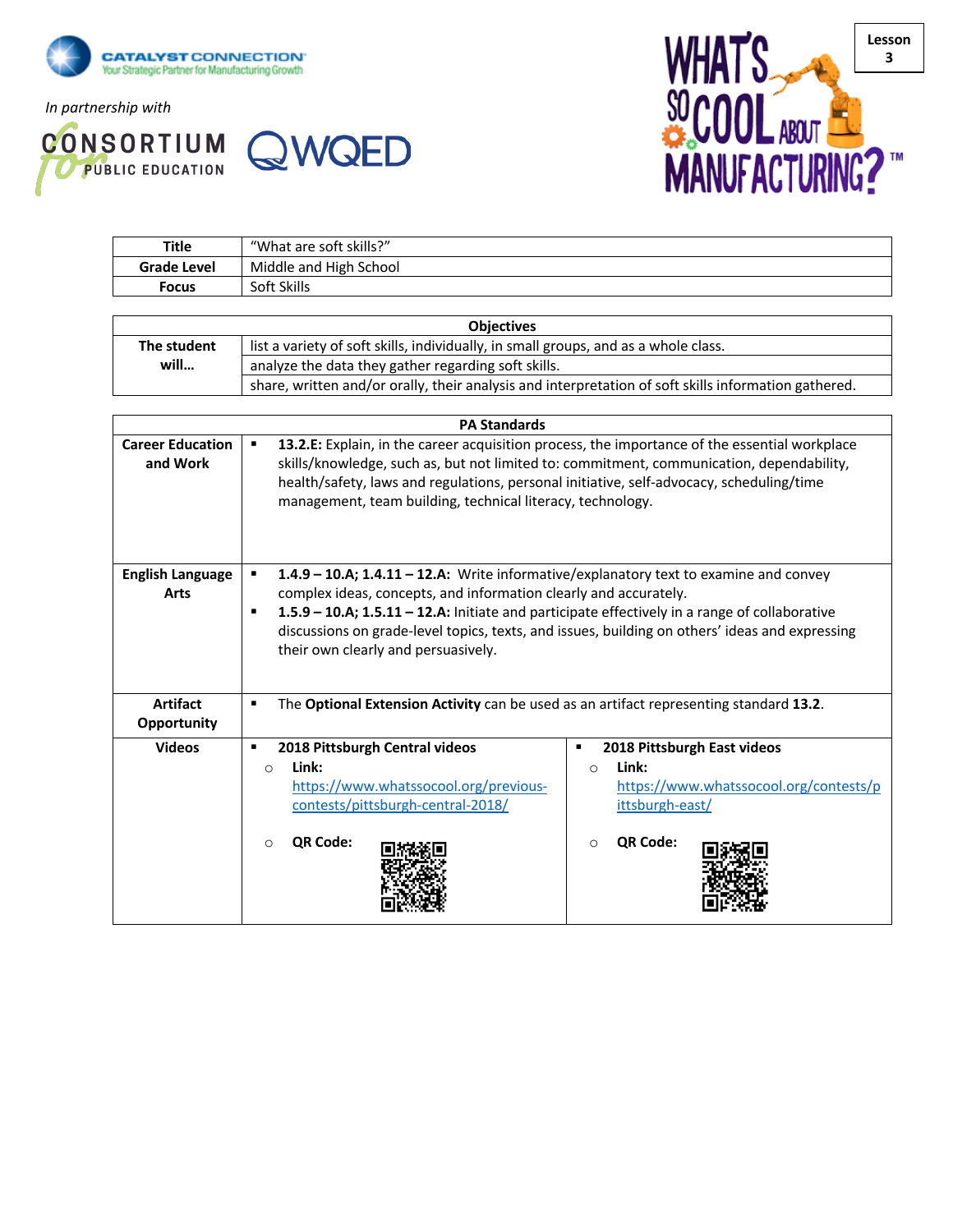| <b>Lesson Plan</b>                                                                                                                                                                                                                                                                                                                                                                                                                                                                                                                                                                                                              |                                                                                                                                                                                                                                                                                                                                                                                                                                                                                                                                                                                                                                                                                                                                                                                                                                                                                                                                                                                                                                                                                                                                                                                                                                                                                                                                                                 |                                                                                                                                                                                                                                                                                       |  |  |  |
|---------------------------------------------------------------------------------------------------------------------------------------------------------------------------------------------------------------------------------------------------------------------------------------------------------------------------------------------------------------------------------------------------------------------------------------------------------------------------------------------------------------------------------------------------------------------------------------------------------------------------------|-----------------------------------------------------------------------------------------------------------------------------------------------------------------------------------------------------------------------------------------------------------------------------------------------------------------------------------------------------------------------------------------------------------------------------------------------------------------------------------------------------------------------------------------------------------------------------------------------------------------------------------------------------------------------------------------------------------------------------------------------------------------------------------------------------------------------------------------------------------------------------------------------------------------------------------------------------------------------------------------------------------------------------------------------------------------------------------------------------------------------------------------------------------------------------------------------------------------------------------------------------------------------------------------------------------------------------------------------------------------|---------------------------------------------------------------------------------------------------------------------------------------------------------------------------------------------------------------------------------------------------------------------------------------|--|--|--|
| <b>Materials Needed</b>                                                                                                                                                                                                                                                                                                                                                                                                                                                                                                                                                                                                         |                                                                                                                                                                                                                                                                                                                                                                                                                                                                                                                                                                                                                                                                                                                                                                                                                                                                                                                                                                                                                                                                                                                                                                                                                                                                                                                                                                 |                                                                                                                                                                                                                                                                                       |  |  |  |
| Index cards<br>$\bullet$                                                                                                                                                                                                                                                                                                                                                                                                                                                                                                                                                                                                        | Stickers or small post-it notes<br>Soft Skills Worksheet                                                                                                                                                                                                                                                                                                                                                                                                                                                                                                                                                                                                                                                                                                                                                                                                                                                                                                                                                                                                                                                                                                                                                                                                                                                                                                        | Analysis of Soft Skills Worksheet<br>Internet access<br>"What's So Cool About Manufacturing?"<br>videos                                                                                                                                                                               |  |  |  |
| <b>Prior Knowledge</b>                                                                                                                                                                                                                                                                                                                                                                                                                                                                                                                                                                                                          |                                                                                                                                                                                                                                                                                                                                                                                                                                                                                                                                                                                                                                                                                                                                                                                                                                                                                                                                                                                                                                                                                                                                                                                                                                                                                                                                                                 |                                                                                                                                                                                                                                                                                       |  |  |  |
|                                                                                                                                                                                                                                                                                                                                                                                                                                                                                                                                                                                                                                 |                                                                                                                                                                                                                                                                                                                                                                                                                                                                                                                                                                                                                                                                                                                                                                                                                                                                                                                                                                                                                                                                                                                                                                                                                                                                                                                                                                 |                                                                                                                                                                                                                                                                                       |  |  |  |
| Soft Skills<br>$\bullet$<br>In order to properly engage with this lesson, the teacher will need a general understanding of soft<br>$\circ$<br>skills and be able to share a few examples.<br>Soft skills are generally defined as abilities that enable someone to work well with others in the<br>$\circ$<br>workplace.<br>Some examples of soft skills include critical thinking, communication, collaboration, and creativity<br>$\circ$<br>(those are often referred to as the 4Cs); others include self-motivation, leadership, responsibility,<br>self-awareness, decisiveness, problem-solving, and conflict resolution. |                                                                                                                                                                                                                                                                                                                                                                                                                                                                                                                                                                                                                                                                                                                                                                                                                                                                                                                                                                                                                                                                                                                                                                                                                                                                                                                                                                 |                                                                                                                                                                                                                                                                                       |  |  |  |
| <b>Procedures and Activities</b>                                                                                                                                                                                                                                                                                                                                                                                                                                                                                                                                                                                                |                                                                                                                                                                                                                                                                                                                                                                                                                                                                                                                                                                                                                                                                                                                                                                                                                                                                                                                                                                                                                                                                                                                                                                                                                                                                                                                                                                 |                                                                                                                                                                                                                                                                                       |  |  |  |
|                                                                                                                                                                                                                                                                                                                                                                                                                                                                                                                                                                                                                                 |                                                                                                                                                                                                                                                                                                                                                                                                                                                                                                                                                                                                                                                                                                                                                                                                                                                                                                                                                                                                                                                                                                                                                                                                                                                                                                                                                                 |                                                                                                                                                                                                                                                                                       |  |  |  |
| Warm-Up                                                                                                                                                                                                                                                                                                                                                                                                                                                                                                                                                                                                                         |                                                                                                                                                                                                                                                                                                                                                                                                                                                                                                                                                                                                                                                                                                                                                                                                                                                                                                                                                                                                                                                                                                                                                                                                                                                                                                                                                                 |                                                                                                                                                                                                                                                                                       |  |  |  |
| $\circ$                                                                                                                                                                                                                                                                                                                                                                                                                                                                                                                                                                                                                         | What are soft skills? [2 minutes]                                                                                                                                                                                                                                                                                                                                                                                                                                                                                                                                                                                                                                                                                                                                                                                                                                                                                                                                                                                                                                                                                                                                                                                                                                                                                                                               | "In $2 - 3$ sentences, explain what you think soft skills are and why they are important."                                                                                                                                                                                            |  |  |  |
| <b>Body</b><br>$\circ$                                                                                                                                                                                                                                                                                                                                                                                                                                                                                                                                                                                                          | Identifying Soft Skills [35 minutes]<br>As a class, have a brief discussion of how students answered the warm-up, prompting them<br>to identify specific soft skills.<br>Then, students list as many soft skills as they can in 5 minutes in the left column of the Soft<br><b>Skills Worksheet.</b><br>Working in groups of $2 - 3$ , students compile a list of all the soft skills they identified,<br>٠<br>writing each skill on a separate index card.<br>The group then decides what each soft skill means. On the back of each card, they write a<br>٠<br>brief definition or an example of the soft skill.<br>Next, the students lay the index cards out on a desk and give each group member 5 stickers<br>٠<br>or small post-it notes. Silently, each group member places one sticker on the card of each<br>soft skill that they feel is the most important. Once all votes have been cast, the group<br>chooses the 5 index cards with the most votes. Each student then fills out the bottom left<br>box of the Soft Skills Worksheet.<br>As a class, watch the following Pittsburgh Central videos (or other videos of the teacher's<br>choosing): Ace Wire Spring, Aero Technology, Jennison Manufacturing, and Parker<br>Hannifin.<br>While watching the videos, each student should fill out the right column of the Soft Skills<br>Worksheet. |                                                                                                                                                                                                                                                                                       |  |  |  |
| $\circ$                                                                                                                                                                                                                                                                                                                                                                                                                                                                                                                                                                                                                         | Analyzing Soft Skills [5 minutes]<br>information that they see.<br>٠<br>Soft Skills Worksheet.                                                                                                                                                                                                                                                                                                                                                                                                                                                                                                                                                                                                                                                                                                                                                                                                                                                                                                                                                                                                                                                                                                                                                                                                                                                                  | Finally, each student should compare the lists in front of them-the skills they identified,<br>the skills mentioned in the videos, and the top 5 listed by their group—and analyze the<br>After having a few minutes to analyze the lists, have each student complete the Analysis of |  |  |  |
| Closing                                                                                                                                                                                                                                                                                                                                                                                                                                                                                                                                                                                                                         |                                                                                                                                                                                                                                                                                                                                                                                                                                                                                                                                                                                                                                                                                                                                                                                                                                                                                                                                                                                                                                                                                                                                                                                                                                                                                                                                                                 |                                                                                                                                                                                                                                                                                       |  |  |  |
| $\circ$                                                                                                                                                                                                                                                                                                                                                                                                                                                                                                                                                                                                                         | Analysis Share [3 minutes]<br>Ask students to share their analysis of the soft skills information they gathered today.                                                                                                                                                                                                                                                                                                                                                                                                                                                                                                                                                                                                                                                                                                                                                                                                                                                                                                                                                                                                                                                                                                                                                                                                                                          |                                                                                                                                                                                                                                                                                       |  |  |  |
|                                                                                                                                                                                                                                                                                                                                                                                                                                                                                                                                                                                                                                 |                                                                                                                                                                                                                                                                                                                                                                                                                                                                                                                                                                                                                                                                                                                                                                                                                                                                                                                                                                                                                                                                                                                                                                                                                                                                                                                                                                 | -Continued-                                                                                                                                                                                                                                                                           |  |  |  |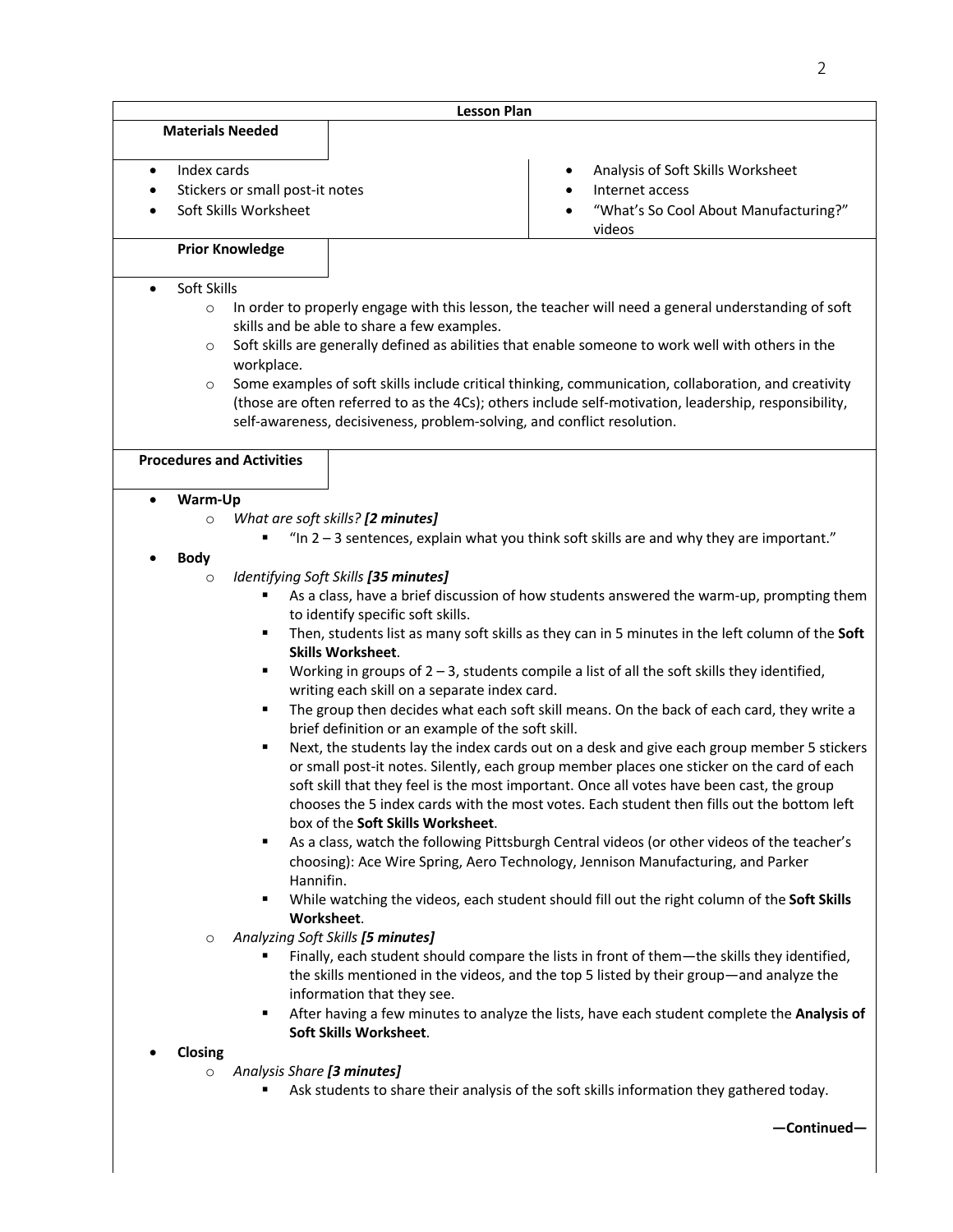- o Assign students a written reflection including some or all of the following:
	- Based on all of the soft skills work you have completed today, write a reflection including the following:
		- Which soft skills are your strongest? How do you know this? When do you use them?
		- Which soft skills are your weakest? What can you do to increase your abilities with them? Why would it be beneficial for you to do so?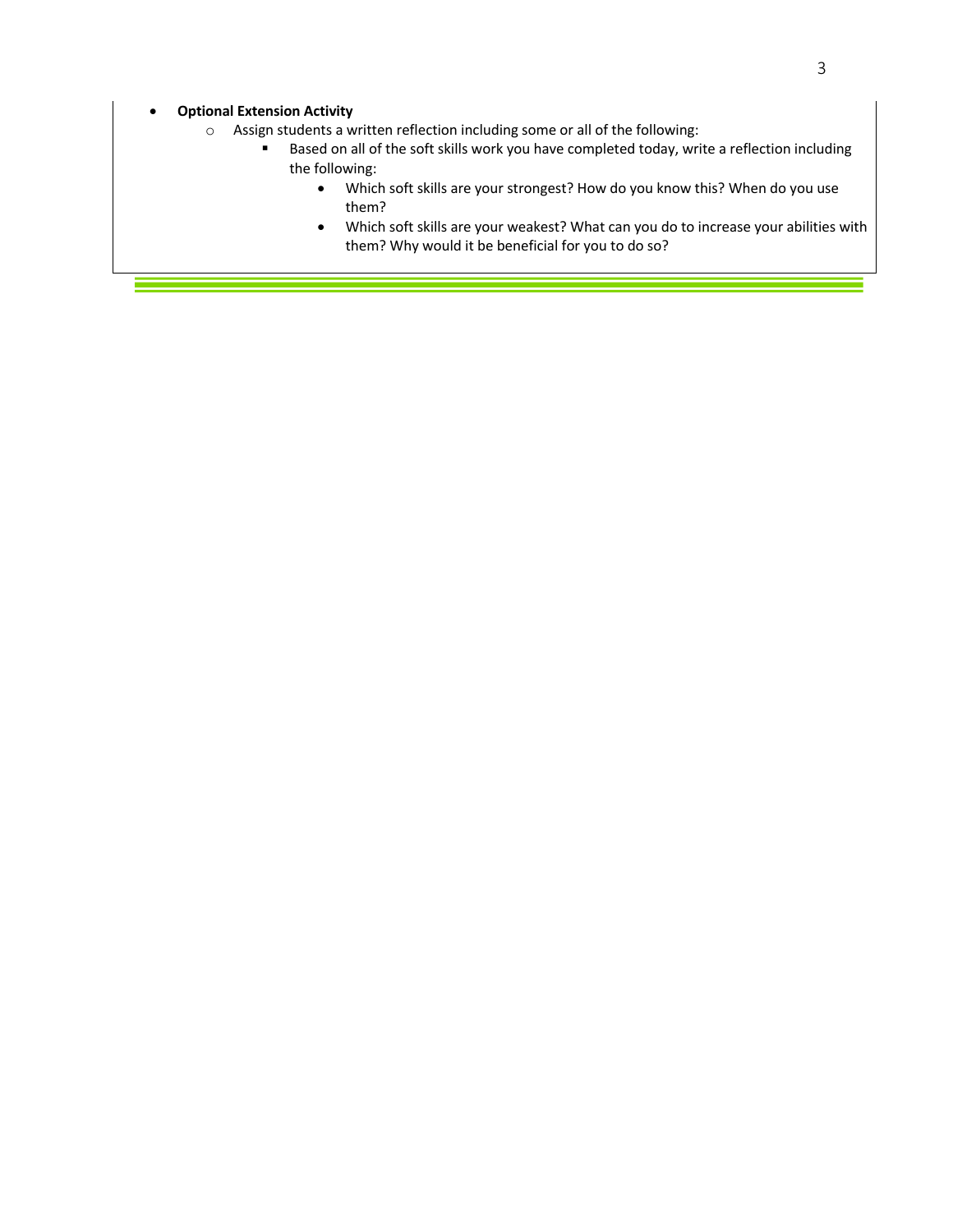| Soft Skills Identified by Me |                                       | <b>Soft Skills Mentioned in Videos</b> |                                               |
|------------------------------|---------------------------------------|----------------------------------------|-----------------------------------------------|
| 1.                           |                                       | 1.                                     |                                               |
| $\overline{2}$ .             |                                       | 2.                                     |                                               |
| $\overline{3}$ .             |                                       | $\overline{3}$ .                       |                                               |
| 4.                           |                                       | 4.                                     |                                               |
| 5.                           |                                       | $\overline{5}$ .                       |                                               |
| 6.                           |                                       | 6.                                     |                                               |
| 7.                           |                                       | 7.                                     |                                               |
| 8.                           |                                       | 8.                                     |                                               |
| 9.                           |                                       | 9.                                     |                                               |
| 10.                          |                                       | 10.                                    |                                               |
| 11.                          |                                       | 11.                                    |                                               |
| 12.                          |                                       | 12.                                    |                                               |
| 13.                          |                                       | 13.                                    |                                               |
| 14.                          |                                       | 14.                                    |                                               |
| $\overline{15}$ .            |                                       | 15.                                    |                                               |
|                              | Top 5 Soft Skills Identified by Group |                                        | Skills That are Listed in More Than One Place |
|                              |                                       |                                        |                                               |
|                              |                                       |                                        |                                               |
|                              |                                       |                                        |                                               |
|                              |                                       |                                        |                                               |
|                              |                                       |                                        |                                               |
|                              |                                       |                                        |                                               |
|                              |                                       |                                        |                                               |
|                              |                                       |                                        |                                               |
|                              |                                       |                                        |                                               |
|                              |                                       |                                        |                                               |
|                              |                                       |                                        |                                               |